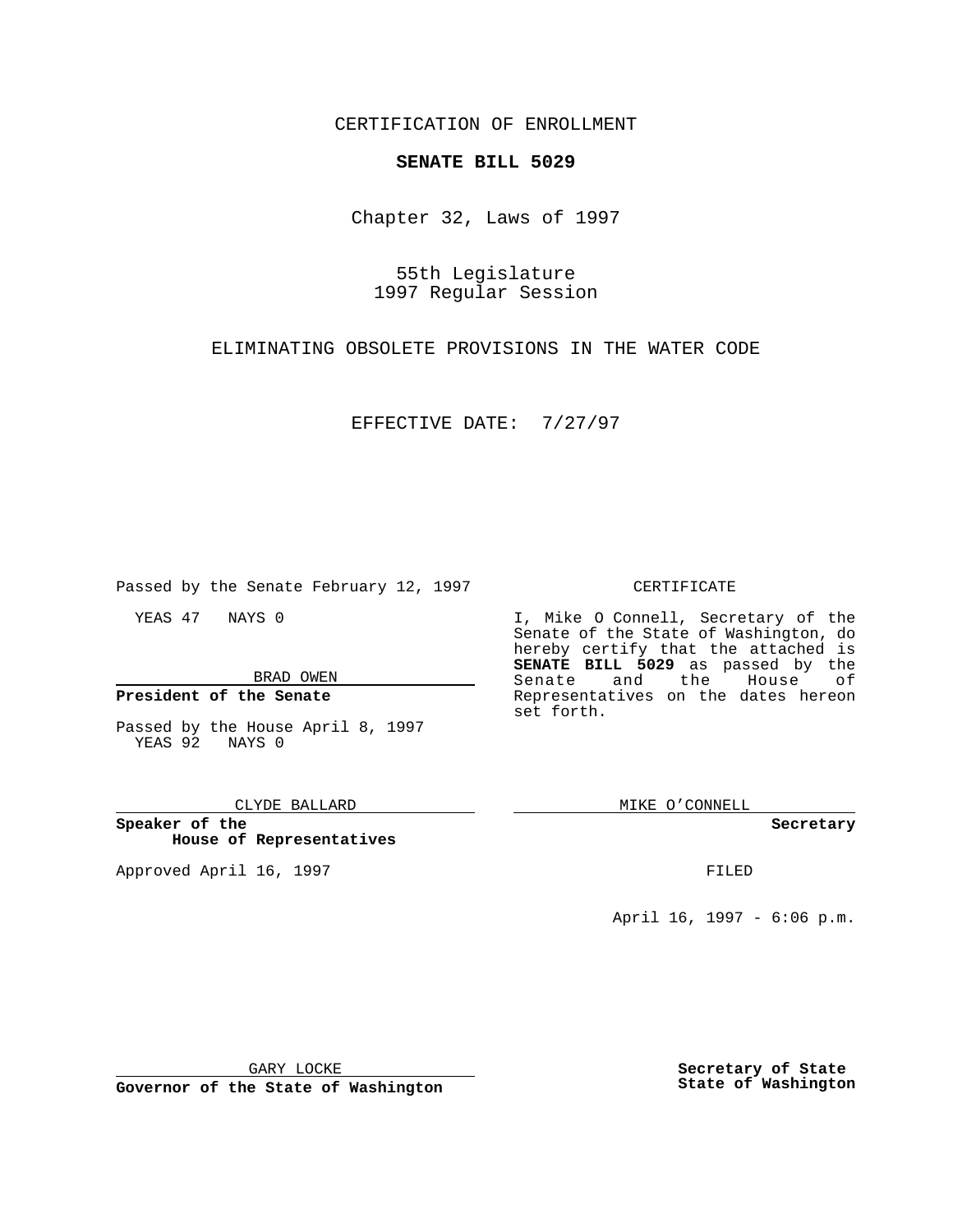# **SENATE BILL 5029** \_\_\_\_\_\_\_\_\_\_\_\_\_\_\_\_\_\_\_\_\_\_\_\_\_\_\_\_\_\_\_\_\_\_\_\_\_\_\_\_\_\_\_\_\_\_\_

\_\_\_\_\_\_\_\_\_\_\_\_\_\_\_\_\_\_\_\_\_\_\_\_\_\_\_\_\_\_\_\_\_\_\_\_\_\_\_\_\_\_\_\_\_\_\_

Passed Legislature - 1997 Regular Session

### **State of Washington 55th Legislature 1997 Regular Session**

**By** Senator Morton

Read first time 01/13/97. Referred to Committee on Agriculture & Environment.

 AN ACT Relating to obsolete provisions in the water code; amending RCW 90.54.030, 90.54.040, 90.54.050, 90.22.010, and 90.54.100; and repealing RCW 43.21A.460, 90.54.190, and 90.54.200.

BE IT ENACTED BY THE LEGISLATURE OF THE STATE OF WASHINGTON:

 **Sec. 1.** RCW 90.54.030 and 1990 c 295 s 2 are each amended to read as follows:

 For the purpose of ensuring that the department is fully advised in relation to the performance of the water resources program provided in 9 RCW 90.54.040, ((and to provide information and support to the joint 10 select committee established in RCW 90.54.024,)) the department is directed to become informed with regard to all phases of water and related resources of the state. To accomplish this objective the department shall:

 (1) Develop a comprehensive water resource data program that provides the information necessary for effective planning and management on a regional and state-wide basis. The data program shall include an information management plan describing the data requirements for effective water resource planning, and a system for collecting and providing access to water resource data on a regional and state-wide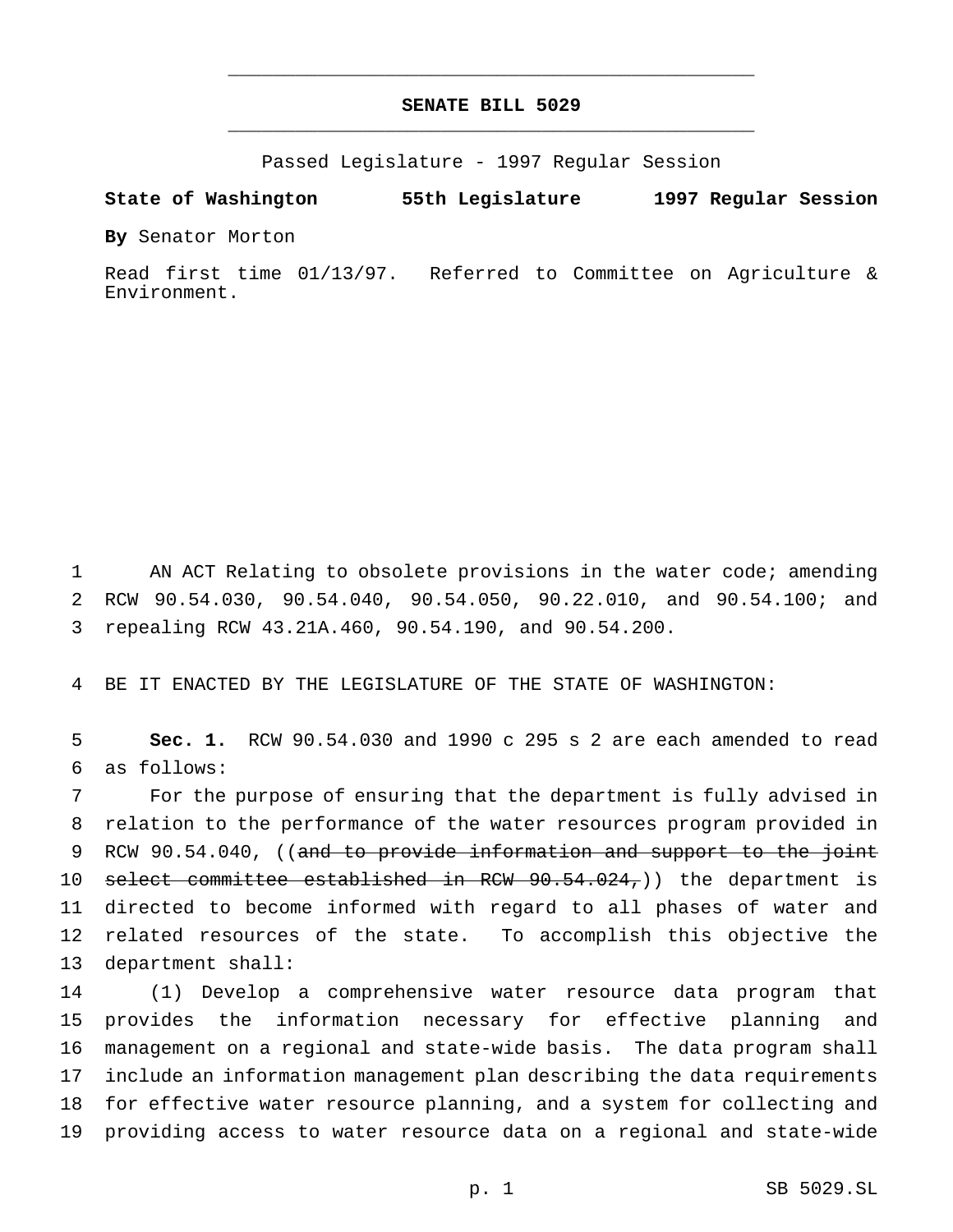1 basis((- The water resource data program shall also include a resource 2 inventory and needs assessment pursuant to subsection (5) of this  $3 \text{ section}$ );

4 (2) Collect, organize and catalog existing information and studies 5 available to it from all sources, both public and private, pertaining 6 to water and related resources of the state;

7 (3) Develop such additional data and studies pertaining to water 8 and related resources as are necessary to accomplish the objectives of 9 this chapter; and

 (4) Develop alternate courses of action to solve existing and foreseeable problems of water and related resources and include therein, to the extent feasible, the economic and social consequences 13 of each such course, and the impact on the natural environment( $(i+$ 

14 (5) Establish a water resources data management task force to 15 evaluate data management needs, advise the joint select committee on 16 water resource policy, the legislature, and the department in 17 developing an information management plan, and conduct a water resource 18 inventory and needs assessment. The task force shall include 19 representatives of appropriate state agencies, Indian tribes, local 20 governments, and interested parties. The task force shall include 21 expertise in both water resources and resource data management. The 22 task force shall make recommendations to the department on developing 23 a data base for water resource planning throughout the state. In 24 conducting the water resource inventory and needs assessment, the task 25 force shall oversee the inventory of existing data and determine what 26 additional data is needed for effective water resource planning and 27 management. The task force shall otherwise provide continuing guidance 28 to the joint select committee on water resource policy, the 29 legislature, and the department in developing and maintaining an 30 effective information management plan. The department shall coordinate 31 the water resource data program to provide water resource information 32 that meets the needs of the comprehensive water resources program and 33 planning process provided for in RCW 90.54.040;

 (6) Prior to September 1, 1990, provide a report to the chairs of the appropriate legislative committees based on the preliminary findings and recommendations of the water resources data management 37 task force. The report shall document the current information flows 38 and data collection processes for state water resources data, and shall include an analysis of task force recommendations for developing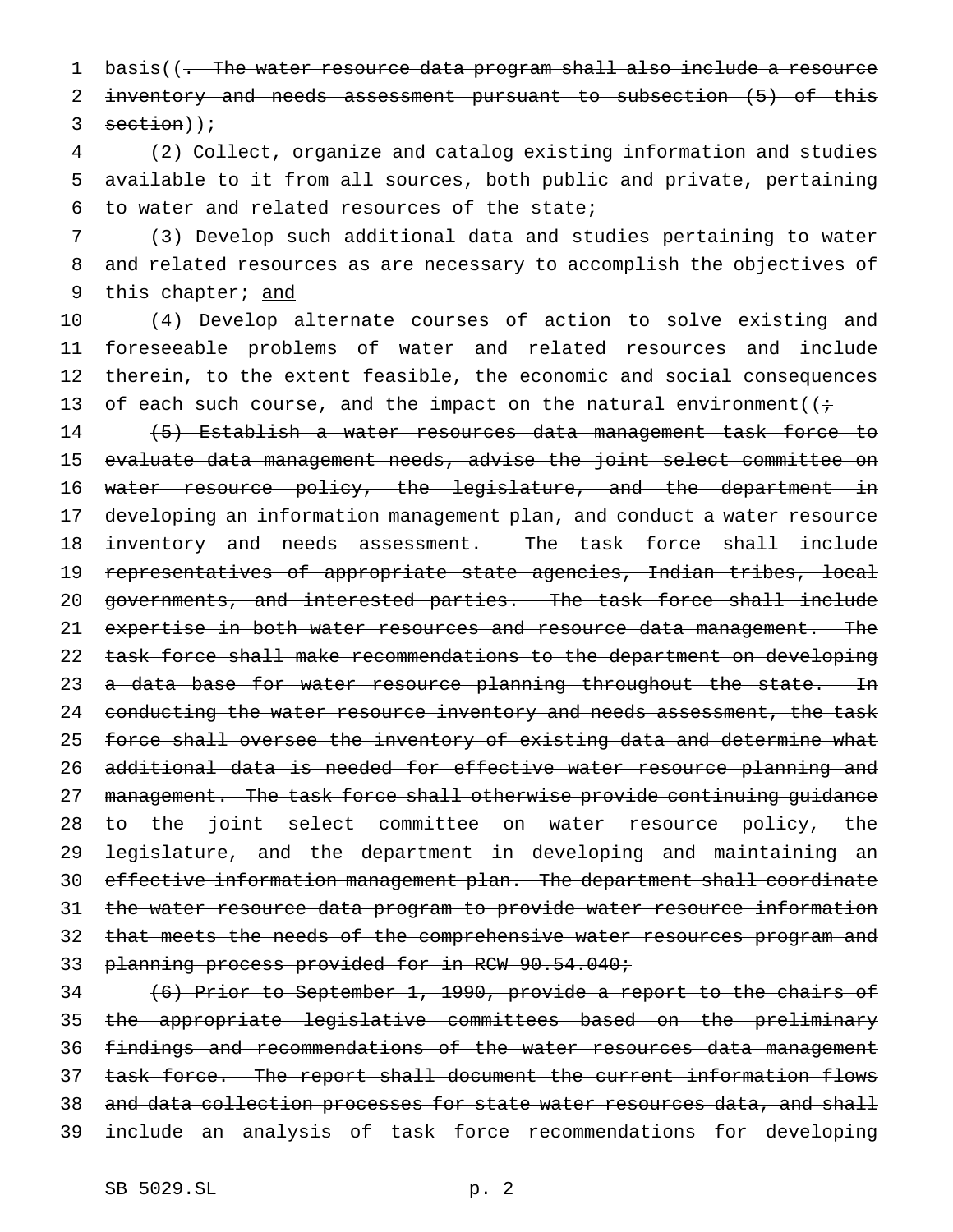additional information to meet water resource data needs. The report 2 shall further include an estimate of funding requirements to implement the water resources data program for consideration in future biennial 4 budget decisions;

 (7) Prior to implementation of any preliminary findings and recommendations pursuant to subsection (6) of this section, and contingent on legislative appropriation, develop a five-year plan for data collection and information management approved by the department 9 of information services. Commencing July 1, 1991, the department shall provide annual reports to the chairs of the appropriate legislative committees on the development and implementation of the five-year plan 12 and progress toward completion of the water resource inventory and 13 needs assessment; and

 (8) Establish pursuant to task force recommendations a process to resolve technical issues in the development and implementation of the 16 water resource inventory and needs assessment)).

 All the foregoing shall be included in a "water resources information system" established and maintained by the department. The department shall develop a system of cataloging, storing and retrieving the information and studies of the information system so that they may be made readily available to and effectively used not only by the department but by the public generally.

 **Sec. 2.** RCW 90.54.040 and 1988 c 47 s 5 are each amended to read as follows:

 (1) The department, through the adoption of appropriate rules, is directed, as a matter of high priority to insure that the waters of the state are utilized for the best interests of the people, to develop and implement in accordance with the policies of this chapter a comprehensive state water resources program which will provide a process for making decisions on future water resource allocation and use. The department may develop the program in segments so that immediate attention may be given to waters of a given physioeconomic region of the state or to specific critical problems of water allocation and use.

 ((The current guidelines, standards, or criteria governing the elements of the water resource program established pursuant to this subsection shall not be altered or amended after March 15, 1988, in 38 accordance with RCW 90.54.022(5).)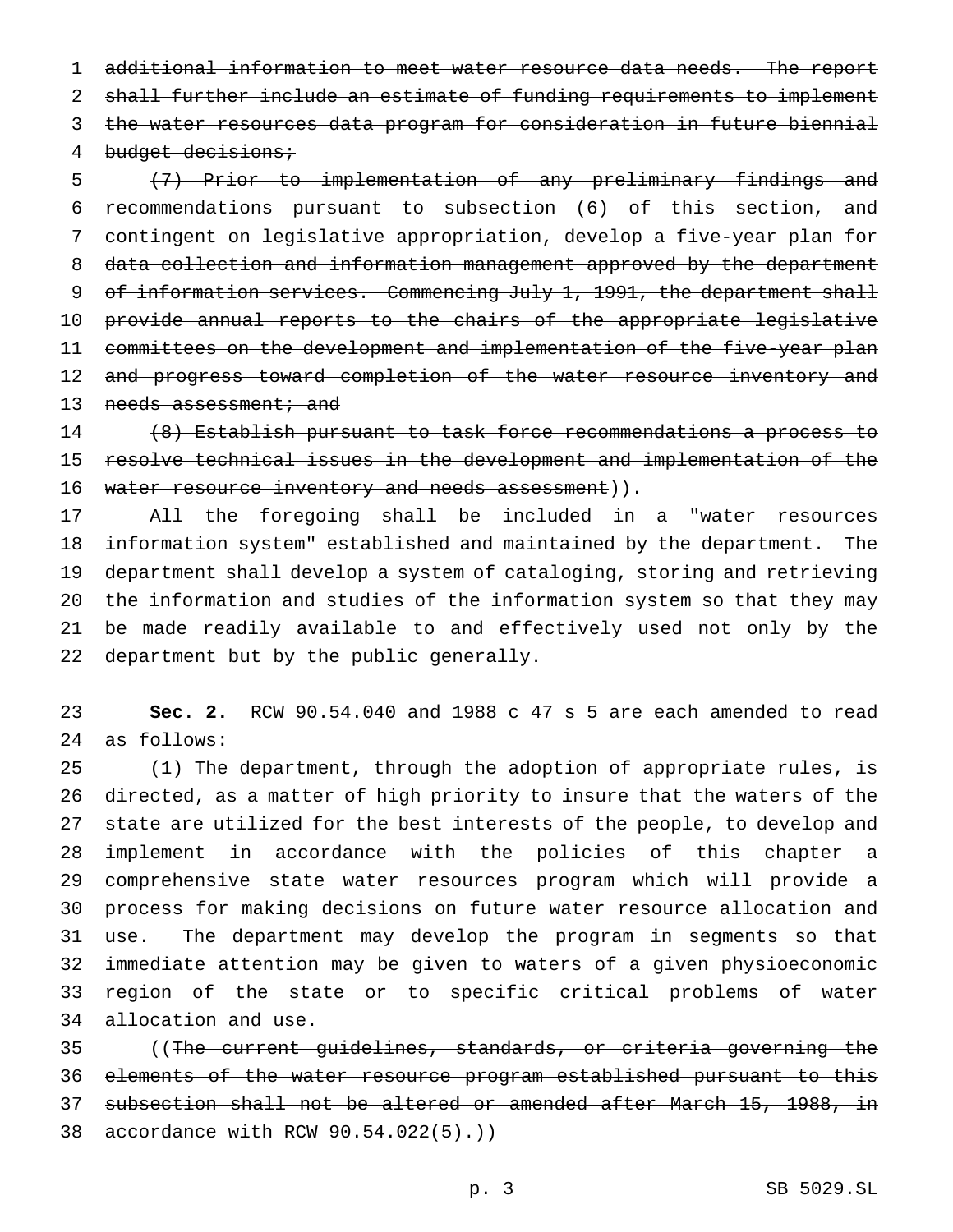(2) In relation to the management and regulatory programs relating to water resources vested in it, the department is further directed to modify existing regulations and adopt new regulations, when needed and possible, to insure that existing regulatory programs are in accord with the water resource policy of this chapter and the program established in subsection (1) of this section. ((The current guidelines, standards, or criteria governing the department's implementation of this subsection shall not be altered or amended after 9 March 15, 1988, in accordance with subsection (1) of this section.))

 (3) The department is directed to review all statutes relating to water resources which it is responsible for implementing. When any of the same appear to the department to be ambiguous, unclear, unworkable, unnecessary, or otherwise deficient, it shall make recommendations to the legislature including appropriate proposals for statutory modifications or additions. Whenever it appears that the policies of any such statutes are in conflict with the policies of this chapter, and the department is unable to fully perform as provided in subsection (2) of this section, the department is directed to submit statutory modifications to the legislature which, if enacted, would allow the department to carry out such statutes in harmony with this chapter.

 **Sec. 3.** RCW 90.54.050 and 1988 c 47 s 7 are each amended to read as follows:

 In conjunction with the programs provided for in RCW 90.54.040(1), whenever it appears necessary to the director in carrying out the policy of this chapter, the department may by rule adopted pursuant to chapter 34.05 RCW:

 (1) Reserve and set aside waters for beneficial utilization in the future, and

 (2) When sufficient information and data are lacking to allow for the making of sound decisions, withdraw various waters of the state from additional appropriations until such data and information are available.

 Prior to the adoption of a rule under this section, the department shall conduct a public hearing in each county in which waters relating to the rule are located. The public hearing shall be preceded by a notice placed in a newspaper of general circulation published within each of said counties. Rules adopted hereunder shall be subject to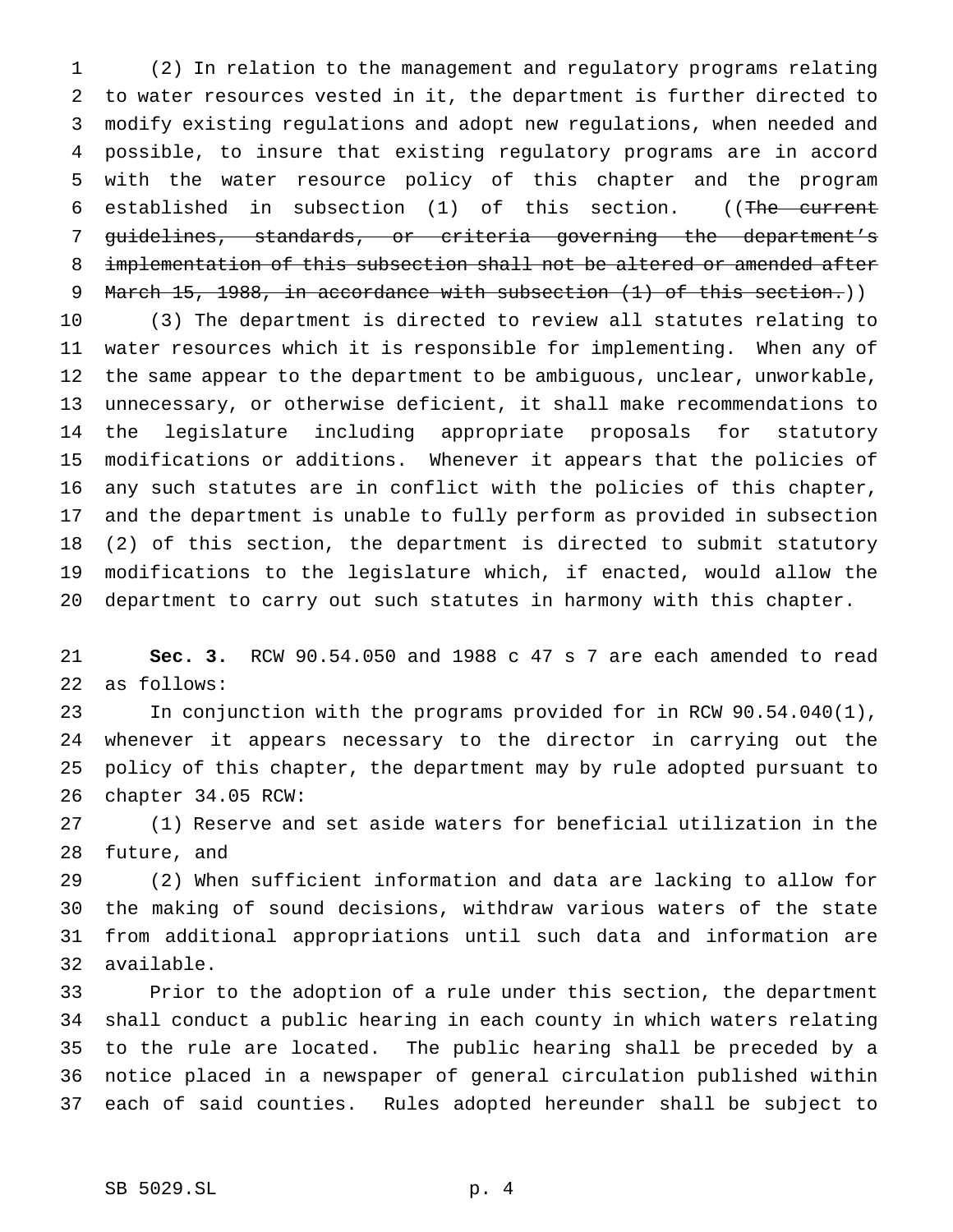1 review in accordance with the provisions of RCW ((34.05.538 or)) 34.05.240.

 ((No new rules or changes to existing rules to reserve or set aside water may be adopted pursuant to this section, as provided in RCW  $5 \left( 90.54.022(5) \cdot \right)$ 

 **Sec. 4.** RCW 90.22.010 and 1994 c 264 s 86 are each amended to read as follows:

 The department of ecology may establish minimum water flows or levels for streams, lakes or other public waters for the purposes of protecting fish, game, birds or other wildlife resources, or recreational or aesthetic values of said public waters whenever it appears to be in the public interest to establish the same. In addition, the department of ecology shall, when requested by the department of fish and wildlife to protect fish, game or other wildlife resources under the jurisdiction of the requesting state agency, or if the department of ecology finds it necessary to preserve water quality, establish such minimum flows or levels as are required to protect the resource or preserve the water quality described in the request or determination. Any request submitted by the department of fish and wildlife shall include a statement setting forth the need for establishing a minimum flow or level. When the department acts to preserve water quality, it shall include a similar statement with the proposed rule filed with the code reviser. This section shall not apply to waters artificially stored in reservoirs, provided that in the granting of storage permits by the department of ecology in the future, full recognition shall be given to downstream minimum flows, if any there may be, which have theretofore been established hereunder.

 ((The current guidelines, standards, or criteria governing the instream flow programs established pursuant to this chapter shall not be altered or amended after March 15, 1988, in accordance with RCW  $31 \quad 90.54.022(5).$ 

 **Sec. 5.** RCW 90.54.100 and 1971 ex.s. c 225 s 11 are each amended to read as follows:

 The department of ecology shall as a matter of high priority evaluate the needs for water resource development projects and the alternative methods of financing of the same by public and private agencies, including financing by federal, state and local governments